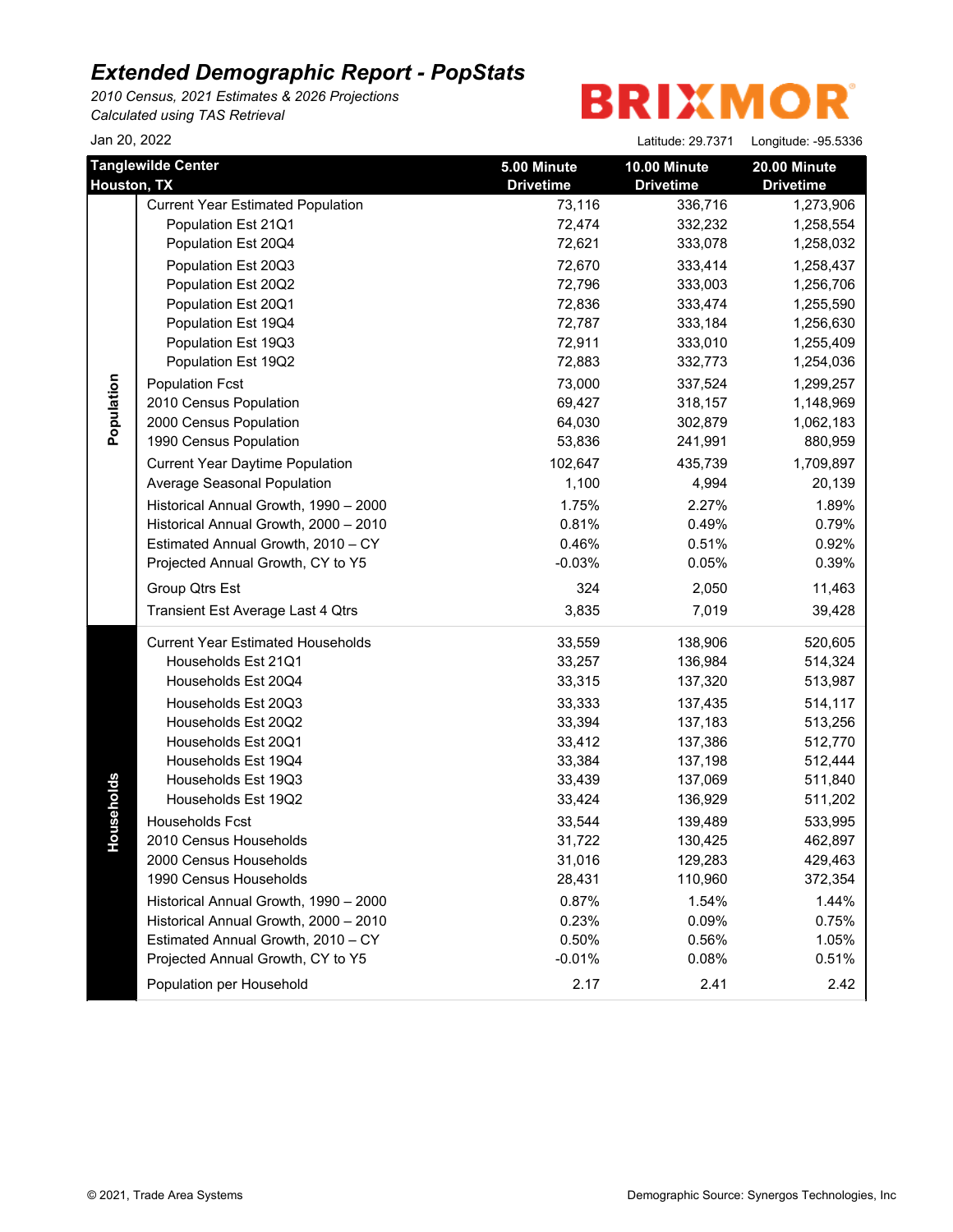*2010 Census, 2021 Estimates & 2026 Projections Calculated using TAS Retrieval*

| Jan 20, 2022                                  |                  | Latitude: 29.7371 | Longitude: - 95.5336 |
|-----------------------------------------------|------------------|-------------------|----------------------|
| <b>Tanglewilde Center</b>                     | 5.00 Minute      | 10.00 Minute      | 20.00 Minute         |
| Houston, TX                                   | <b>Drivetime</b> | <b>Drivetime</b>  | <b>Drivetime</b>     |
| HH Income \$500,000 or more                   | 1.4%             | 1.8%              | 2.4%                 |
| HH Income \$250,000 to \$499,999              | 1.6%             | 2.1%              | 2.9%                 |
| HH Income \$200,000 to \$249,999              | 3.8%             | 5.0%              | 6.7%                 |
| HH Income \$175,000 to \$199,999              | 1.8%             | 2.9%              | 4.8%                 |
| HH Income \$150,000 to \$174,999              | 3.0%             | 3.5%              | 4.9%                 |
| HH Income \$100,000 to 149,999                | 9.7%             | 11.0%             | 13.2%                |
| HH Income \$75,000 to 99,999                  | 9.9%             | 10.1%             | 11.1%                |
| HH Income \$50,000 to 74,999                  | 17.4%            | 15.9%             | 15.8%                |
| HH Income \$35,000 to 49,999                  | 14.8%            | 13.4%             | 12.0%                |
| HH Income \$25,000 to 34,999                  | 12.6%            | 10.9%             | 8.6%                 |
| HH Income \$15,000 to 24,999                  | 11.5%            | 11.4%             | 8.2%                 |
| HH Income \$0 to 14,999                       | 12.5%            | 12.0%             | 9.4%                 |
| Average Household Income                      | \$81,867         | \$92,623          | \$115,110            |
| Median Household Income                       | \$48,462         | \$53,020          | \$67,608             |
| Per Capita Income                             | \$37,675         | \$38,358          | \$47,335             |
| 2000 Average HH Income                        | \$61,767         | \$61,120          | \$66,620             |
| 2000 Median HH Income                         | \$39,705         | \$38,538          | \$42,914             |
| Disposable HH Income \$500,000 or more        | #N/A             | #N/A              | #N/A                 |
| Disposable HH Income \$250,000 to \$499,999   | #N/A             | #N/A              | #N/A                 |
| Disposable HH Income \$200,000 to \$249,999   | #N/A             | #N/A              | #N/A                 |
| Disposable HH Income \$175,000 to \$199,999   | 2%               | 3%                | 3%                   |
| Disposable HH Income \$150,000 to \$174,999   | 2%               | 3%                | 5%                   |
| Disposable HH Income \$100,000 to \$149,999   | 9%               | 11%               | 14%                  |
| Disposable HH Income \$75,000 to \$99,999     | $9\%$            | 10%               | 11%                  |
| Disposable HH Income \$50,000 to \$74,999     | 16%              | 16%               | 17%                  |
| Disposable HH Income \$35,000 to \$49,999     | 16%              | 14%               | 13%                  |
| Disposable HH Income \$25,000 to \$34,999     | 15%              | 12%               | 10%                  |
| Disposable HH Income \$15,000 to \$24,999     | 13%              | 13%               | 9%                   |
| Disposable HH Income \$0 to\$14,999           | 14%              | 13%               | 10%                  |
| Average Disposable Income                     | 61,163           | 67,945            | 80,988               |
| Median Disposable Income                      | 43,721           | 47,520            | 59,794               |
| Householder White - Count                     | 11,674           | 46,611            | 208,905              |
| Median HH Income                              | \$70,302         | \$90,263          | \$107,826            |
| Average HH Income                             | \$87,533         | \$101,314         | \$111,706            |
| Householder Black or African-American - Count | 6,770            | 23,441            | 84,650               |
| Median HH Income                              | \$41,541         | \$41,263          | \$45,902             |
| Average HH Income                             | \$50,348         | \$52,335          | \$57,623             |
| Householder Hispanic - Count                  | 10,540           | 48,326            | 149,858              |
| Median HH Income                              | \$35,677         | \$38,341          | \$48,217             |
| Average HH Income                             | \$48,311         | \$50,906          | \$62,822             |
| Householder Asian or Pacific Islander - Count | 3,222            | 15,061            | 56,371               |
| Median HH Income                              | \$65,791         | \$69,274          | \$80,904             |
| Average HH Income                             | \$75,714         | \$83,086          | \$93,230             |
| Householder Other or Pacific Islander - Count | 1,353            | 5,466             | 20,822               |
| Median HH Income                              | \$47,433         | \$46,595          | \$58,276             |
| Average HH Income                             | \$57,963         | \$62,831          | \$74,301             |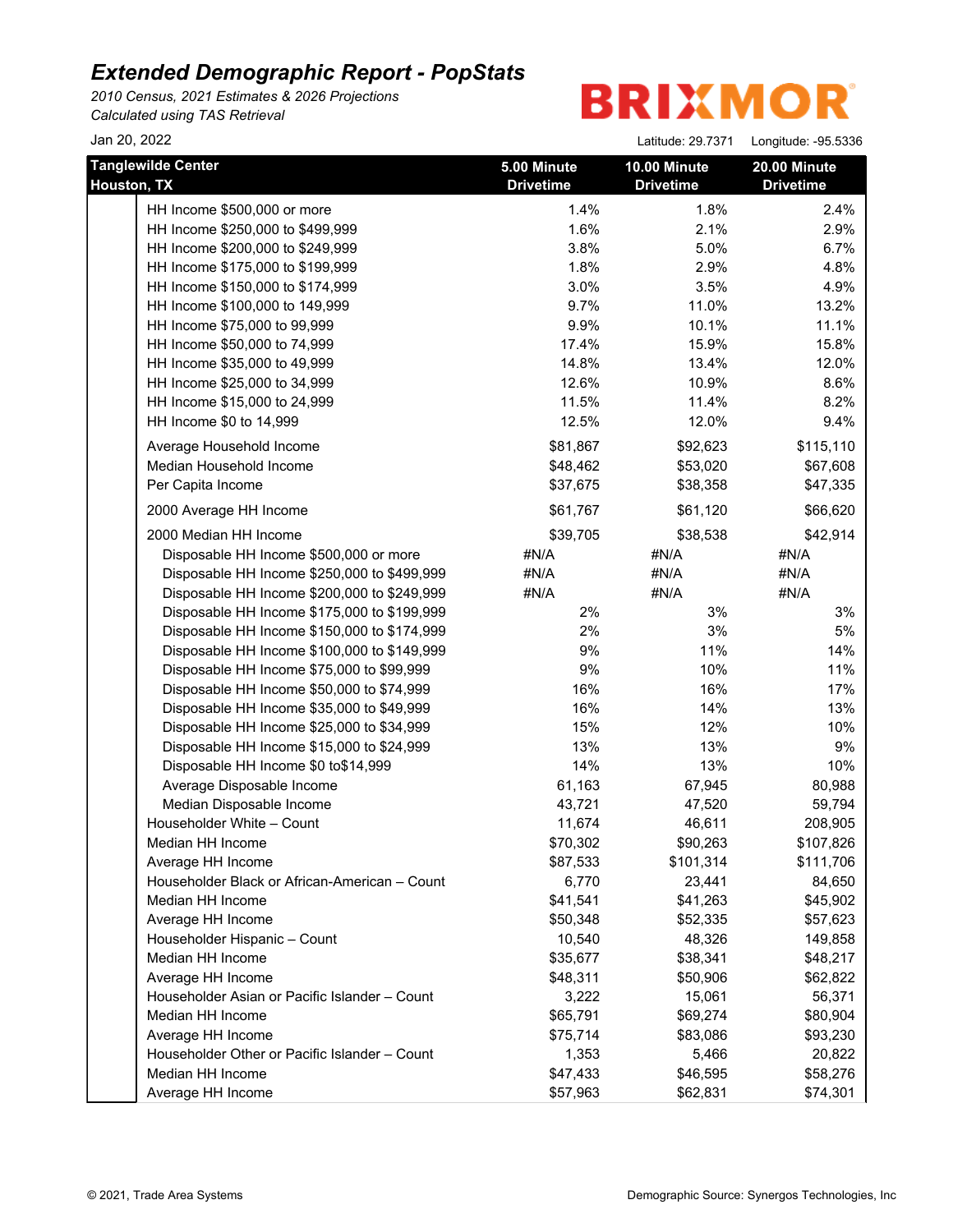*2010 Census, 2021 Estimates & 2026 Projections Calculated using TAS Retrieval*

|                                          | Jan 20, 2022              |                                 | Latitude: 29.7371                | Longitude: - 95.5336             |
|------------------------------------------|---------------------------|---------------------------------|----------------------------------|----------------------------------|
| <b>Tanglewilde Center</b><br>Houston, TX |                           | 5.00 Minute<br><b>Drivetime</b> | 10.00 Minute<br><b>Drivetime</b> | 20.00 Minute<br><b>Drivetime</b> |
|                                          | Male Population           | 37,086                          | 170,984                          | 637,156                          |
| Gender                                   | Female Population         | 36,030                          | 165,732                          | 636,750                          |
|                                          | Count of Pop 0 to 4 years | 6,435                           | 27,680                           | 101,813                          |
|                                          | Count of Pop 0 to 7 years | 10,227                          | 43,299                           | 154,587                          |
|                                          | Count of Pop 5 - 13       | 11,410                          | 49,848                           | 180,177                          |
|                                          | Count of Pop 14 - 18      | 3,614                           | 18,568                           | 65,221                           |
|                                          | Count of Pop 19 - 22      | 2,602                           | 15,554                           | 61,357                           |
|                                          | Count of Pop 22 - 25      | 1,593                           | 9,715                            | 39,883                           |
|                                          | Count of Pop 25 - 29      | 2,931                           | 16,600                           | 67,219                           |
|                                          | Count of Pop 30 - 34      | 5,228                           | 22,710                           | 80,035                           |
|                                          | Count of Pop 35 - 39      | 7,405                           | 30,202                           | 104,837                          |
|                                          | Count of Pop 40 - 44      | 6,827                           | 28,081                           | 98,382                           |
|                                          | Count of Pop 45 - 59      | 13,024                          | 61,526                           | 235,704                          |
|                                          | Count of Pop 60 - 74      | 8,773                           | 41,419                           | 179,377                          |
|                                          | Count of Pop 75 - 84      | 2,546                           | 11,464                           | 47,161                           |
|                                          | Count of Pop 85+          | 727                             | 3,351                            | 12,742                           |
| by Age                                   | % of Pop 0 to 4 years     | 8.8%                            | 8.2%                             | 8.0%                             |
|                                          | % of Pop 0 to 7 years     | 14.0%                           | 12.9%                            | 12.1%                            |
|                                          | % of Pop 5 - 13           | 15.6%                           | 14.8%                            | 14.1%                            |
|                                          | % of Pop 14 - 18          | 4.9%                            | 5.5%                             | 5.1%                             |
|                                          | % of Pop 19 - 22          | 3.6%                            | 4.6%                             | 4.8%                             |
|                                          | % of Pop 22 - 25          | 2.2%                            | 2.9%                             | 3.1%                             |
|                                          | % of Pop 25 - 29          | 4.0%                            | 4.9%                             | 5.3%                             |
|                                          | % of Pop 30 - 34          | 7.2%                            | 6.7%                             | 6.3%                             |
|                                          | % of Pop 35 - 39          | 10.1%                           | 9.0%                             | 8.2%                             |
|                                          | % of Pop 40 - 44          | 9.3%                            | 8.3%                             | 7.7%                             |
|                                          | % of Pop 45 - 59          | 17.8%                           | 18.3%                            | 18.5%                            |
|                                          | % of Pop 60 - 74          | 12.0%                           | 12.3%                            | 14.1%                            |
|                                          | % of Pop 75 - 84          | 3.5%                            | 3.4%                             | 3.7%                             |
|                                          | % of Pop 85+              | 1.0%                            | 1.0%                             | 1.0%                             |
|                                          | Median Age                | 36.9                            | 36.3                             | 37.0                             |
|                                          | Average Age               | 35.8                            | 35.9                             | 36.8                             |
|                                          | % of Pop 0 to 4 years     | 8.9%                            | 8.3%                             | 8.2%                             |
|                                          | % of Pop 5 - 13           | 15.6%                           | 14.9%                            | 14.4%                            |
|                                          | % of Pop 14 - 18          | 4.9%                            | 5.6%                             | 5.3%                             |
|                                          | % of Pop 19 - 22          | 3.6%                            | 4.6%                             | 4.9%                             |
|                                          | % of Pop 22 - 25          | 2.2%                            | 2.9%                             | 3.2%                             |
|                                          | % of Pop 25 - 29          | 4.1%                            | 5.0%                             | 5.4%                             |
|                                          | % of Pop 30 - 34          | 7.3%                            | 6.9%                             | 6.4%                             |
|                                          | % of Pop 35 - 39          | 10.5%                           | 9.4%                             | 8.4%                             |
|                                          | % of Pop 40 - 44          | 9.9%                            | 8.8%                             | 8.0%                             |
| Male Population<br>by Age                | % of Pop 45 - 59          | 18.7%                           | 18.8%                            | 18.8%                            |
|                                          | % of Pop 75 - 84          | 2.8%                            | 2.8%                             | 3.2%                             |
|                                          | % of Pop 60 - 74          | 10.8%                           | 11.4%                            | 13.3%                            |
|                                          | % of Pop 85+              | 0.6%                            | 0.6%                             | 0.6%                             |
|                                          | Median Age                | 36.6                            | 36.0                             | 36.3                             |
|                                          | Average Age               | 35.1                            | 35.1                             | 36.0                             |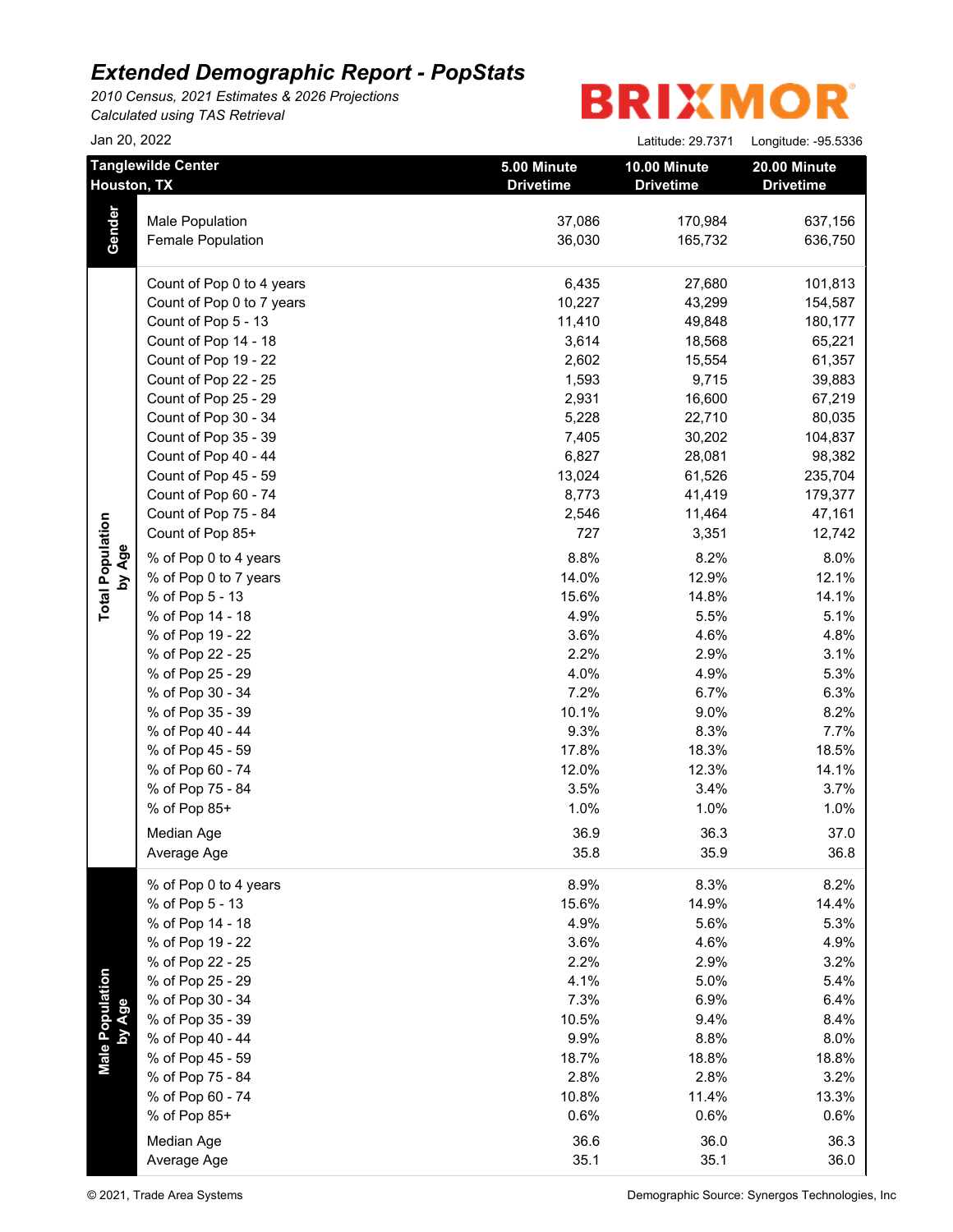*2010 Census, 2021 Estimates & 2026 Projections Calculated using TAS Retrieval*

# **BRIXMOR®**

|                    | Jan 20, 2022                                  |                                 | Latitude: 29.7371                | Longitude: -95.5336              |
|--------------------|-----------------------------------------------|---------------------------------|----------------------------------|----------------------------------|
|                    | <b>Tanglewilde Center</b><br>Houston, TX      | 5.00 Minute<br><b>Drivetime</b> | 10.00 Minute<br><b>Drivetime</b> | 20.00 Minute<br><b>Drivetime</b> |
|                    | % of Pop 0 to 4 years                         | 8.7%                            | 8.2%                             | 7.8%                             |
|                    | % of Pop 5 - 13                               | 15.6%                           | 14.7%                            | 13.8%                            |
|                    | % of Pop 14 - 18                              | 4.9%                            | 5.5%                             | 5.0%                             |
|                    | % of Pop 19 - 22                              | 3.5%                            | 4.6%                             | 4.7%                             |
|                    | % of Pop 22 - 25                              | 2.1%                            | 2.9%                             | 3.1%                             |
|                    | % of Pop 25 - 29                              | 3.9%                            | 4.8%                             | 5.1%                             |
|                    | % of Pop 30 - 34                              | 7.0%                            | 6.6%                             | 6.2%                             |
| by Age             | % of Pop 35 - 39                              | 9.8%                            | 8.5%                             | 8.0%                             |
|                    | % of Pop 40 - 44                              | 8.7%                            | 7.9%                             | 7.5%                             |
|                    | % of Pop 45 - 59                              | 16.9%                           | 17.7%                            | 18.2%                            |
|                    | % of Pop 60 - 74                              | 13.2%                           | 13.3%                            | 14.9%                            |
|                    | % of Pop 75 - 84                              | 4.2%                            | 4.0%                             | 4.2%                             |
|                    | % of Pop 85+                                  | 1.4%                            | 1.4%                             | 1.4%                             |
|                    | Median Age                                    | 37.1                            | 36.6                             | 37.6                             |
|                    | Average Age                                   | 36.6                            | 36.6                             | 37.6                             |
|                    | Count of White                                | 40,365                          | 187,478                          | 716,183                          |
|                    | Count of Black or African-American            | 14,018                          | 54,308                           | 210,686                          |
|                    | Count of Asian or Pacific Islander            | 6,549                           | 37,484                           | 146,804                          |
|                    | Count of Other races                          | 12,184                          | 57,446                           | 200,232                          |
|                    | White                                         | 55.2%                           | 55.7%                            | 56.2%                            |
|                    | <b>Black or African American</b>              | 19.2%                           | 16.1%                            | 16.5%                            |
|                    | Asian                                         | 9.0%                            | 11.1%                            | 11.5%                            |
|                    | <b>Other Races</b>                            | 16.7%                           | 17.1%                            | 15.7%                            |
|                    | Speak English at Home                         | 44.8%                           | 41.6%                            | 51.5%                            |
|                    | Speak Spanish at Home                         | 35.0%                           | 39.2%                            | 31.1%                            |
|                    | Speak French or French Creole at Home         | 2.5%                            | 1.6%                             | 1.0%                             |
|                    | Speak German at Home                          | 0.2%                            | 0.3%                             | 0.4%                             |
|                    | Speak Russian or Other Slavic Language at Hor | 0.3%                            | 0.4%                             | 0.6%                             |
|                    | Speak Other Indo-European Language at Home    | 4.5%                            | 4.3%                             | 3.7%                             |
|                    | Speak Chinese at Home                         | 2.6%                            | 3.0%                             | 2.7%                             |
| Language<br>Spoken | Speak Korean at Home                          | 0.7%                            | 0.6%                             | 0.5%                             |
|                    | Speak Vietnamese at Home                      | 1.1%                            | 2.2%                             | 2.9%                             |
|                    | Speak Other Asian Language at Home            | 2.7%                            | 1.7%                             | 1.5%                             |
|                    | Speak Tagalog and Other Pacific Languages at  | 0.4%                            | 0.4%                             | 0.6%                             |
|                    | Speak Other Language at Home                  | 5.3%                            | 4.7%                             | 3.6%                             |
|                    | <b>Hispanic Population</b>                    | 28,666                          | 141,752                          | 450,657                          |
|                    | <b>Hispanic Population Percent</b>            | 39.2%                           | 42.1%                            | 35.4%                            |
|                    | Mexican                                       | 53.3%                           | 53.1%                            | 59.0%                            |
|                    | Puerto Rican                                  | 1.6%                            | 1.7%                             | 1.8%                             |
|                    | Cuban                                         | 7.0%                            | 3.5%                             | 2.5%                             |
|                    | Dominican                                     | 0.2%                            | 0.3%                             | 0.3%                             |
|                    | <b>Central American</b>                       | 23.9%                           | 30.1%                            | 24.3%                            |
|                    | South American                                | 8.7%                            | 5.2%                             | 6.0%                             |
|                    | <b>Other Hispanic</b>                         | 5.4%                            | 6.2%                             | 6.2%                             |
|                    | 2000 Hispanic Population Percent              | 29%                             | 35%                              | 30%                              |
|                    |                                               | 19%                             | 22%                              | 20%                              |

This report was produced using data from private and government sources deemed to be reliable and is herein provided without representation or warranty.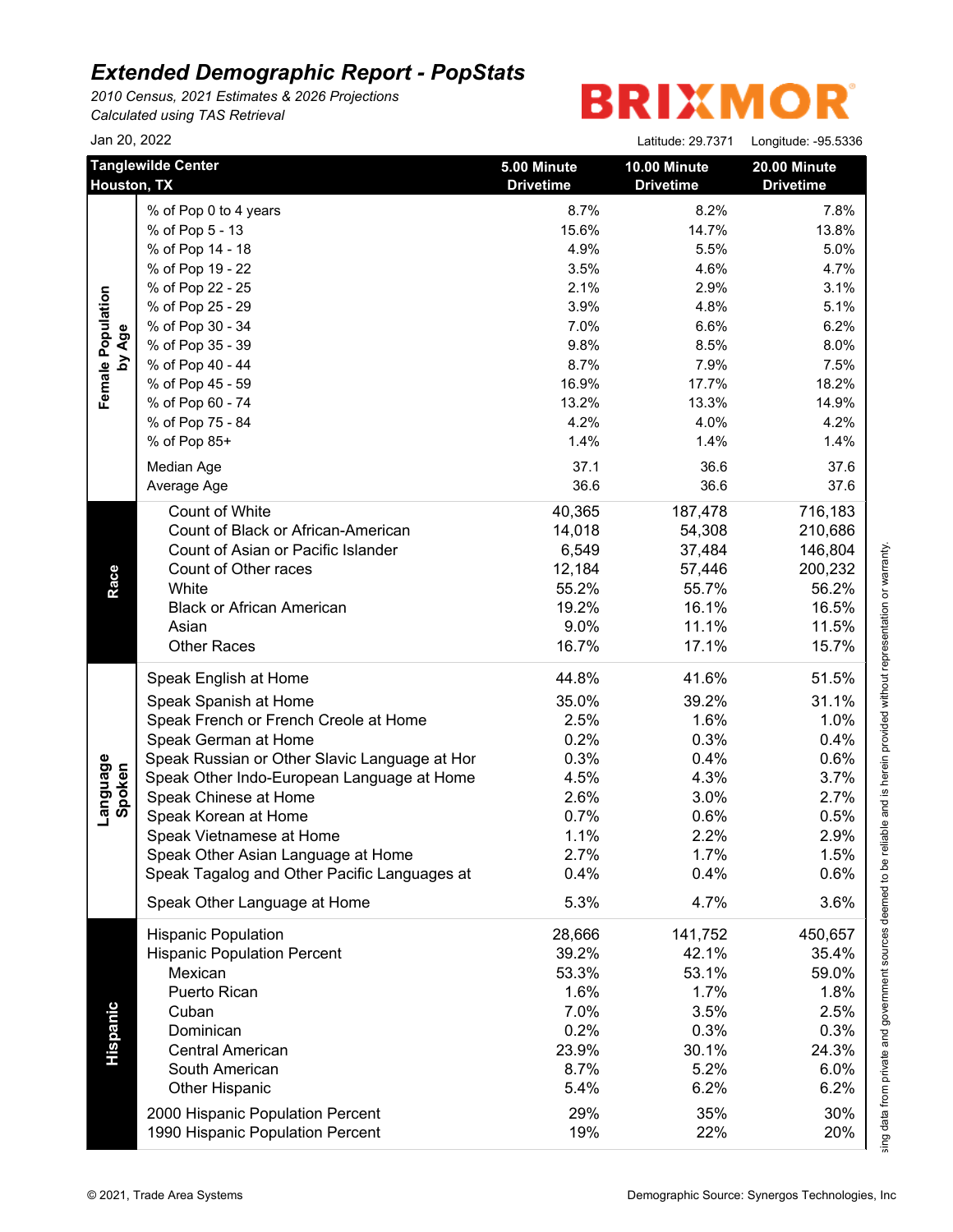*2010 Census, 2021 Estimates & 2026 Projections Calculated using TAS Retrieval*

# **BRIXMOR®**

| Jan 20, 2022           |                                                                                                                                                                                                                                                                                                                                                                                                                                                |                                                                                                                                                       | Latitude: 29.7371                                                                                                                                          | Longitude: -95.5336                                                                                                                                              |
|------------------------|------------------------------------------------------------------------------------------------------------------------------------------------------------------------------------------------------------------------------------------------------------------------------------------------------------------------------------------------------------------------------------------------------------------------------------------------|-------------------------------------------------------------------------------------------------------------------------------------------------------|------------------------------------------------------------------------------------------------------------------------------------------------------------|------------------------------------------------------------------------------------------------------------------------------------------------------------------|
| Houston, TX            | <b>Tanglewilde Center</b>                                                                                                                                                                                                                                                                                                                                                                                                                      | 5.00 Minute<br><b>Drivetime</b>                                                                                                                       | 10.00 Minute<br><b>Drivetime</b>                                                                                                                           | 20.00 Minute<br><b>Drivetime</b>                                                                                                                                 |
|                        | American (percent of total population)                                                                                                                                                                                                                                                                                                                                                                                                         | 3.3%                                                                                                                                                  | 2.5%                                                                                                                                                       | 2.5%                                                                                                                                                             |
|                        | American                                                                                                                                                                                                                                                                                                                                                                                                                                       | 3.0%                                                                                                                                                  | 2.3%                                                                                                                                                       | 2.3%                                                                                                                                                             |
|                        | Native American (ie. Indian/Eskimo)                                                                                                                                                                                                                                                                                                                                                                                                            | 0.2%                                                                                                                                                  | 0.2%                                                                                                                                                       | 0.2%                                                                                                                                                             |
|                        | Hawaiian/Pacific Islander                                                                                                                                                                                                                                                                                                                                                                                                                      | 0.1%                                                                                                                                                  | 0.0%                                                                                                                                                       | 0.0%                                                                                                                                                             |
|                        | Asian (percent of total population)                                                                                                                                                                                                                                                                                                                                                                                                            | 8.9%                                                                                                                                                  | 11.1%                                                                                                                                                      | 11.4%                                                                                                                                                            |
|                        | Chinese                                                                                                                                                                                                                                                                                                                                                                                                                                        | 2.0%                                                                                                                                                  | 3.0%                                                                                                                                                       | 2.8%                                                                                                                                                             |
|                        | Japanese                                                                                                                                                                                                                                                                                                                                                                                                                                       | 0.1%                                                                                                                                                  | 0.2%                                                                                                                                                       | 0.2%                                                                                                                                                             |
|                        | Korean                                                                                                                                                                                                                                                                                                                                                                                                                                         | 0.5%                                                                                                                                                  | 0.6%                                                                                                                                                       | 0.6%                                                                                                                                                             |
|                        | South Central Asian (ie. Indian)                                                                                                                                                                                                                                                                                                                                                                                                               | 3.9%                                                                                                                                                  | 3.3%                                                                                                                                                       | 3.4%                                                                                                                                                             |
|                        | South East Asian (ie. Vietnamese)                                                                                                                                                                                                                                                                                                                                                                                                              | 1.6%                                                                                                                                                  | 3.1%                                                                                                                                                       | 4.0%                                                                                                                                                             |
|                        | <b>Other Asian</b>                                                                                                                                                                                                                                                                                                                                                                                                                             | 0.9%                                                                                                                                                  | 0.8%                                                                                                                                                       | 0.5%                                                                                                                                                             |
|                        | European (percent of total population)                                                                                                                                                                                                                                                                                                                                                                                                         | 12.0%                                                                                                                                                 | 11.9%                                                                                                                                                      | 15.1%                                                                                                                                                            |
|                        | <b>British</b>                                                                                                                                                                                                                                                                                                                                                                                                                                 | 2.6%                                                                                                                                                  | 2.8%                                                                                                                                                       | 3.2%                                                                                                                                                             |
|                        | Dutch                                                                                                                                                                                                                                                                                                                                                                                                                                          | 0.2%                                                                                                                                                  | 0.2%                                                                                                                                                       | 0.3%                                                                                                                                                             |
|                        | French                                                                                                                                                                                                                                                                                                                                                                                                                                         | 0.9%                                                                                                                                                  | 0.8%                                                                                                                                                       | 0.9%                                                                                                                                                             |
|                        | German                                                                                                                                                                                                                                                                                                                                                                                                                                         | 2.4%                                                                                                                                                  | 2.4%                                                                                                                                                       | 3.2%                                                                                                                                                             |
|                        | Italian                                                                                                                                                                                                                                                                                                                                                                                                                                        | 0.7%                                                                                                                                                  | 0.6%                                                                                                                                                       | 1.0%                                                                                                                                                             |
|                        | Polish                                                                                                                                                                                                                                                                                                                                                                                                                                         | 0.4%                                                                                                                                                  | 0.4%                                                                                                                                                       | 0.6%                                                                                                                                                             |
|                        | Scandinavian                                                                                                                                                                                                                                                                                                                                                                                                                                   | 0.6%                                                                                                                                                  | 0.6%                                                                                                                                                       | 0.7%                                                                                                                                                             |
|                        | Scotch/Irish                                                                                                                                                                                                                                                                                                                                                                                                                                   | 2.5%                                                                                                                                                  | 2.5%                                                                                                                                                       | 3.2%                                                                                                                                                             |
|                        | Other European (ie. Greek/Russian)                                                                                                                                                                                                                                                                                                                                                                                                             | 1.7%                                                                                                                                                  | 1.7%                                                                                                                                                       | 2.2%                                                                                                                                                             |
|                        | Middle Eastern                                                                                                                                                                                                                                                                                                                                                                                                                                 | 2.5%                                                                                                                                                  | 1.7%                                                                                                                                                       | 1.3%                                                                                                                                                             |
|                        | <b>Other Ancestry</b>                                                                                                                                                                                                                                                                                                                                                                                                                          | 28.1%                                                                                                                                                 | 24.9%                                                                                                                                                      | 27.4%                                                                                                                                                            |
|                        | <b>Unclassified Ancestry</b>                                                                                                                                                                                                                                                                                                                                                                                                                   | 6.1%                                                                                                                                                  | 5.8%                                                                                                                                                       | 6.9%                                                                                                                                                             |
| Education<br>(Age 25+) | Adult Population (25 Years or Older)                                                                                                                                                                                                                                                                                                                                                                                                           | 47,462                                                                                                                                                | 215,353                                                                                                                                                    | 825,456                                                                                                                                                          |
|                        | Elementary (0 to 8)                                                                                                                                                                                                                                                                                                                                                                                                                            | 10.2%                                                                                                                                                 | 13.2%                                                                                                                                                      | 9.9%                                                                                                                                                             |
|                        | Some High School (9 to 11)                                                                                                                                                                                                                                                                                                                                                                                                                     | 5.0%                                                                                                                                                  | 6.2%                                                                                                                                                       | 5.9%                                                                                                                                                             |
|                        | High School Graduate (12)                                                                                                                                                                                                                                                                                                                                                                                                                      | 18.9%                                                                                                                                                 | 19.4%                                                                                                                                                      | 17.9%                                                                                                                                                            |
|                        | Some College (13 to 16)                                                                                                                                                                                                                                                                                                                                                                                                                        | 18.5%                                                                                                                                                 | 16.6%                                                                                                                                                      | 16.1%                                                                                                                                                            |
|                        | Associates Degree Only                                                                                                                                                                                                                                                                                                                                                                                                                         | 5.9%                                                                                                                                                  | 5.0%                                                                                                                                                       | 5.4%                                                                                                                                                             |
|                        | <b>Bachelors Degree Only</b>                                                                                                                                                                                                                                                                                                                                                                                                                   | 27.0%                                                                                                                                                 | 25.0%                                                                                                                                                      | 26.0%                                                                                                                                                            |
|                        | Graduate Degree                                                                                                                                                                                                                                                                                                                                                                                                                                | 14.5%                                                                                                                                                 | 14.6%                                                                                                                                                      | 18.8%                                                                                                                                                            |
|                        | % College (4+)                                                                                                                                                                                                                                                                                                                                                                                                                                 | 41.5%                                                                                                                                                 | 39.5%                                                                                                                                                      | 44.8%                                                                                                                                                            |
| Household<br>Type      | Total Households - count<br>One Person HHs - count<br>Family HHs - count<br>Married Couple - count<br>w/own children - count<br>w/out own children - count<br>Male Householder - count<br>Female Householder - count<br>Non-Family Households - count<br>1 Person Household<br>2 Person Household<br>3 Person Household<br>4 Person Household<br>5 Person Household<br>6 Person Household<br>7+ Person Household<br>% Households With Children | 33,559<br>13,847<br>16,785<br>10,545<br>4,812<br>5,734<br>2,283<br>3,957<br>2,927<br>41.3%<br>29.3%<br>13.2%<br>9.1%<br>4.3%<br>1.8%<br>1.1%<br>23.8% | 138,906<br>49,629<br>79,497<br>51,447<br>24,790<br>26,658<br>8,833<br>19,216<br>9,781<br>35.7%<br>28.2%<br>14.2%<br>11.3%<br>6.0%<br>2.6%<br>1.9%<br>29.0% | 520,605<br>179,455<br>302,556<br>211,015<br>93,621<br>117,393<br>26,368<br>65,174<br>38,594<br>34.5%<br>29.5%<br>14.2%<br>11.3%<br>5.9%<br>2.6%<br>2.0%<br>27.4% |

This report was produced us<br>T This report was produced us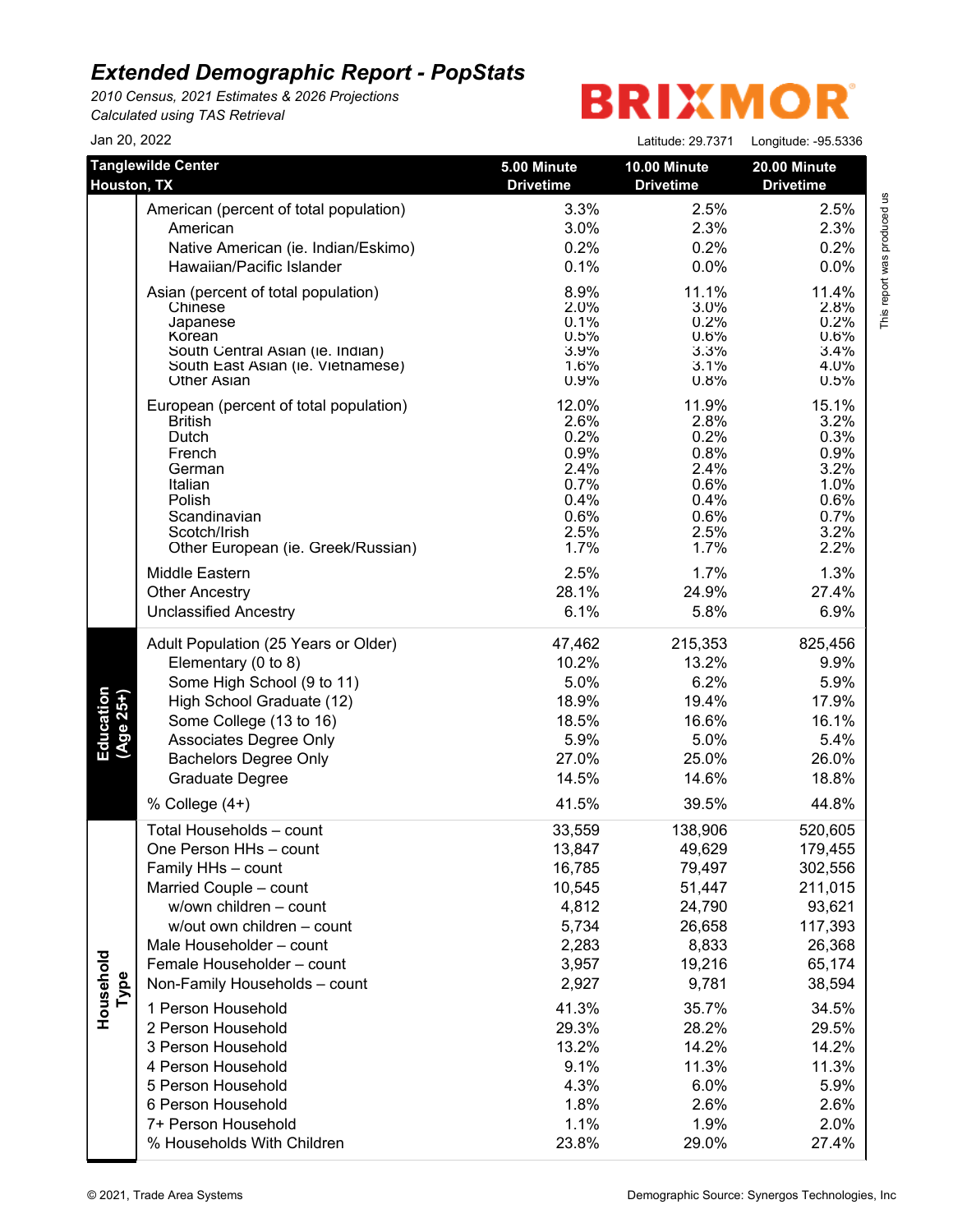*2010 Census, 2021 Estimates & 2026 Projections Calculated using TAS Retrieval*

| Jan 20, 2022                             |                                                                                                                                                                                                                                                                                                                                                                                                                                                                                |                                                                                                             | Latitude: 29.7371                                                                                           | Longitude: - 95.5336                                                                                       |
|------------------------------------------|--------------------------------------------------------------------------------------------------------------------------------------------------------------------------------------------------------------------------------------------------------------------------------------------------------------------------------------------------------------------------------------------------------------------------------------------------------------------------------|-------------------------------------------------------------------------------------------------------------|-------------------------------------------------------------------------------------------------------------|------------------------------------------------------------------------------------------------------------|
| Houston, TX                              | <b>Tanglewilde Center</b>                                                                                                                                                                                                                                                                                                                                                                                                                                                      | 5.00 Minute<br><b>Drivetime</b>                                                                             | 10.00 Minute<br><b>Drivetime</b>                                                                            | 20.00 Minute<br><b>Drivetime</b>                                                                           |
|                                          | <b>Total Housing Units</b><br><b>Owner Occupied Percent</b><br><b>Renter Occupied Percent</b><br><b>Vacant Housing Percent</b><br>Total Housing Units (Census 2000)<br>For Rent (Census 2000)<br>For Sale (Census 2000)<br>Rented or Sold, (Census 2000)<br>Seasonal (Census 2014)<br>Other (Census 2000)                                                                                                                                                                      | 37,666<br>26.7%<br>62.4%<br>10.9%<br>33,924<br>78%<br>7%<br>5%<br>8%<br>3%                                  | 156,978<br>30.4%<br>58.1%<br>11.5%<br>140,384<br>76%<br>6%<br>4%<br>7%<br>2%                                | 583,904<br>40.1%<br>49.0%<br>10.8%<br>466,212<br>66%<br>10%<br>7%<br>7%<br>5%                              |
| Homes Built<br>By Year                   | Homes Built 1990 to 2000<br>Homes Built 1980 to 1989<br>Homes Built 1970 to 1979<br>Homes Built 1960 to 1969<br>Homes Built 1950 to 1959<br>Homes Built 1940 to 1949<br>Homes Built Before 1939                                                                                                                                                                                                                                                                                | 9%<br>24%<br>43%<br>18%<br>4%<br>1%<br>0%                                                                   | 10%<br>22%<br>39%<br>20%<br>6%<br>1%<br>1%                                                                  | 14%<br>21%<br>30%<br>17%<br>10%<br>3%<br>4%                                                                |
| <b>Structure</b><br>Units in             | 1 Unit<br>2 - 9 Units<br>Greater than 10 Units<br><b>Mobilie Trailer</b><br><b>Other Units</b>                                                                                                                                                                                                                                                                                                                                                                                 | 24%<br>16%<br>60%<br>0%<br>0%                                                                               | 29%<br>14%<br>56%<br>0%<br>$0\%$                                                                            | 44%<br>13%<br>43%<br>1%<br>$0\%$                                                                           |
| wner Occupied)<br><b>Home Value</b><br>Q | Property Value \$1,000,000 or more<br>Property Value \$750,000 to \$999,999<br>Property Value \$500,000 to \$749,999<br>Property Value \$400,000 to \$499,999<br>Property Value \$300,000, to \$399,999<br>Property Value \$200,000 to \$299,999<br>Property Value \$150,000 to \$199,999<br>Property Value \$100,000 to \$149,999<br>Property Value \$60,000 to \$99,999<br>Property Value \$40,000 to \$59,999<br>Property Value \$0 to \$39,999<br><b>Median Home Value</b> | 5.6%<br>5.5%<br>11.5%<br>8.7%<br>10.6%<br>16.7%<br>11.2%<br>10.1%<br>9.3%<br>2.1%<br>2.5%<br>\$267,326      | 8.3%<br>7.5%<br>10.9%<br>7.9%<br>9.7%<br>15.4%<br>11.4%<br>11.4%<br>7.1%<br>1.5%<br>2.5%<br>\$281,379       | 6.9%<br>7.5%<br>11.8%<br>10.1%<br>12.3%<br>15.7%<br>11.8%<br>10.8%<br>5.4%<br>1.1%<br>2.1%<br>\$306,706    |
| per Household<br><b>Wealth</b>           | <b>Median Rent</b><br>\$0 and under - percent<br>\$1 to \$4999 - percent<br>\$5k to \$9999 - percent<br>\$10k to \$24999 - percent<br>\$25k to \$49999 - percent<br>\$50k to \$99999 - percent<br>\$100k to \$249999 - percent<br>\$250k to \$499999 - percent<br>\$500k+ - percent<br>Median HH Wealth<br>Avg HH Wealth                                                                                                                                                       | \$635<br>20.5%<br>11.0%<br>5.6%<br>7.1%<br>6.9%<br>9.6%<br>16.1%<br>11.2%<br>12.1%<br>\$46,260<br>\$202,392 | \$607<br>20.0%<br>10.6%<br>5.4%<br>6.9%<br>6.9%<br>9.7%<br>16.3%<br>11.5%<br>12.6%<br>\$50,808<br>\$209,518 | \$621<br>18.8%<br>9.5%<br>5.0%<br>6.6%<br>6.8%<br>9.8%<br>17.0%<br>12.4%<br>14.1%<br>\$66,735<br>\$228,922 |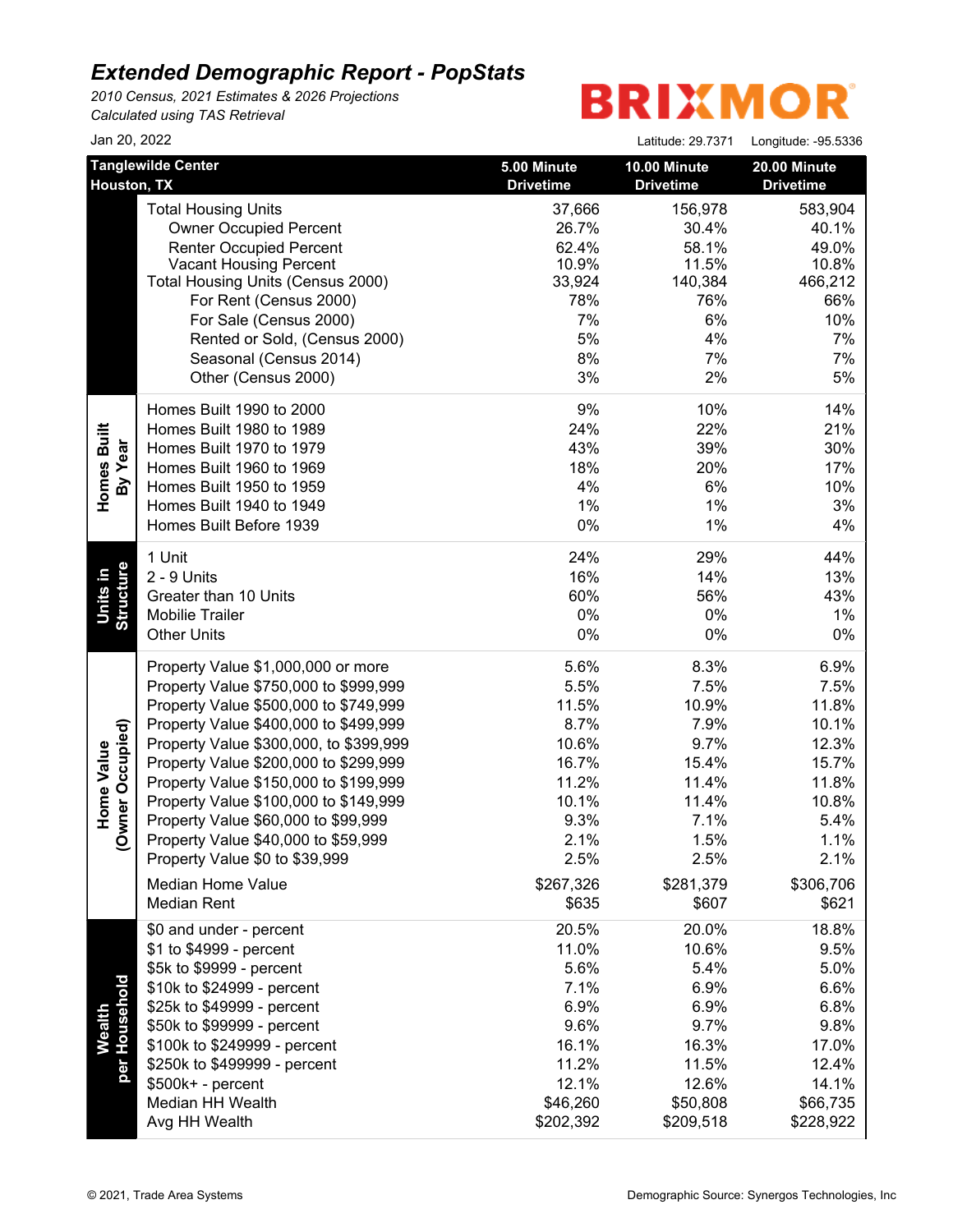*2010 Census, 2021 Estimates & 2026 Projections Calculated using TAS Retrieval*

|                                  | Jan 20, 2022                               |                                 | Latitude: 29.7371                | Longitude: - 95.5336             |
|----------------------------------|--------------------------------------------|---------------------------------|----------------------------------|----------------------------------|
|                                  | <b>Tanglewilde Center</b><br>Houston, TX   | 5.00 Minute<br><b>Drivetime</b> | 10.00 Minute<br><b>Drivetime</b> | 20.00 Minute<br><b>Drivetime</b> |
|                                  |                                            |                                 |                                  |                                  |
| Economic                         | <b>Economic Viability Local</b>            | 278                             | 276                              | 271                              |
|                                  | <b>Economic Viability Indexed</b>          | 107                             | 106                              | 104                              |
| Viability                        |                                            |                                 |                                  |                                  |
|                                  | Employed Civilian Pop 16+ by Occupation    | 35,618                          | 162,683                          | 628,524                          |
|                                  | Managerial/Executive                       | 14.9%                           | 15.5%                            | 18.3%                            |
| (Employed Civilians Age 16+)     | <b>Professional Specialty</b>              | 20.2%                           | 19.5%                            | 25.5%                            |
|                                  | <b>Healthcare Support</b>                  | 3.1%                            | 2.6%                             | 2.4%                             |
|                                  | Sales                                      | 10.9%                           | 10.3%                            | 10.4%                            |
|                                  | Office & Administrative Support            | 9.7%                            | 8.5%                             | 8.7%                             |
|                                  | <b>Protective Service</b>                  | 1.8%                            | 1.9%                             | 1.7%                             |
|                                  | <b>Food Preperation</b>                    | 10.4%                           | 9.3%                             | 6.1%                             |
|                                  | <b>Building Maintenance &amp; Cleaning</b> | 5.6%                            | 6.7%                             | 5.0%                             |
|                                  | Personal Care                              | 2.3%                            | 2.6%                             | 2.6%                             |
|                                  | Farming, Fishing, & Forestry               | 0.1%                            | 0.2%                             | 0.1%                             |
|                                  | Construction                               | 10.2%                           | 12.2%                            | 9.4%                             |
|                                  | Production & Transportation                | 10.7%                           | 10.7%                            | 9.7%                             |
|                                  | <b>Percent White Collar Workers</b>        | 58.8%                           | 56.5%                            | 65.4%                            |
|                                  | <b>Percent Blue Collar Workers</b>         | 41.2%                           | 43.5%                            | 34.6%                            |
|                                  |                                            |                                 |                                  |                                  |
|                                  | Agriculture/Mining/Construction            | 10.8%                           | 14.6%                            | 13.2%                            |
|                                  | Manufacturing                              | 6.5%                            | 6.4%                             | 7.2%                             |
|                                  | Transportation                             | 4.9%                            | 5.1%                             | 4.6%                             |
|                                  | Information                                | 1.1%                            | 1.0%                             | 1.3%                             |
|                                  | Wholesale/Retail                           | 14.5%                           | 12.8%                            | 12.6%                            |
|                                  | Finance, Insurance, Real Estate            | 7.8%                            | 7.4%                             | 7.5%                             |
|                                  | <b>Professional Services</b>               | 9.6%                            | 9.1%                             | 10.6%                            |
|                                  | <b>Management Services</b>                 | 0.3%                            | 0.2%                             | 0.3%                             |
| Employed Civilians Age 16+)      | <b>Administrative/Waste Services</b>       | 6.4%                            | 6.6%                             | 5.6%                             |
|                                  | <b>Educational Services</b>                | 15.9%                           | 15.9%                            | 20.1%                            |
|                                  | <b>Entertainment Services</b>              | 14.7%                           | 12.6%                            | 9.3%                             |
|                                  | <b>Other Professional Services</b>         | 6.1%                            | 6.7%                             | 5.9%                             |
|                                  | <b>Public Administration</b>               | 1.6%                            | 1.6%                             | 2.0%                             |
|                                  | Drive to Work Alone                        | 76.2%                           | 73.0%                            | 74.7%                            |
| <b>Transportation</b><br>To Work | Drive to Work Carpool                      | 11.7%                           | 14.0%                            | 13.6%                            |
|                                  | Travel to Work by Public Transportation    | 5.9%                            | 6.4%                             | 5.1%                             |
|                                  | Drive to Work on Motorcycle                | 0.0%                            | 0.0%                             | 0.1%                             |
|                                  | Drive to Work on Bicycle                   | 0.4%                            | 0.5%                             | 0.5%                             |
|                                  | Walked to Work                             | 2.4%                            | 2.5%                             | 2.3%                             |
|                                  | <b>Other Means</b>                         | 0.9%                            | 1.1%                             | 0.9%                             |
|                                  | Work at Home                               | 2.5%                            | 2.4%                             | 2.7%                             |